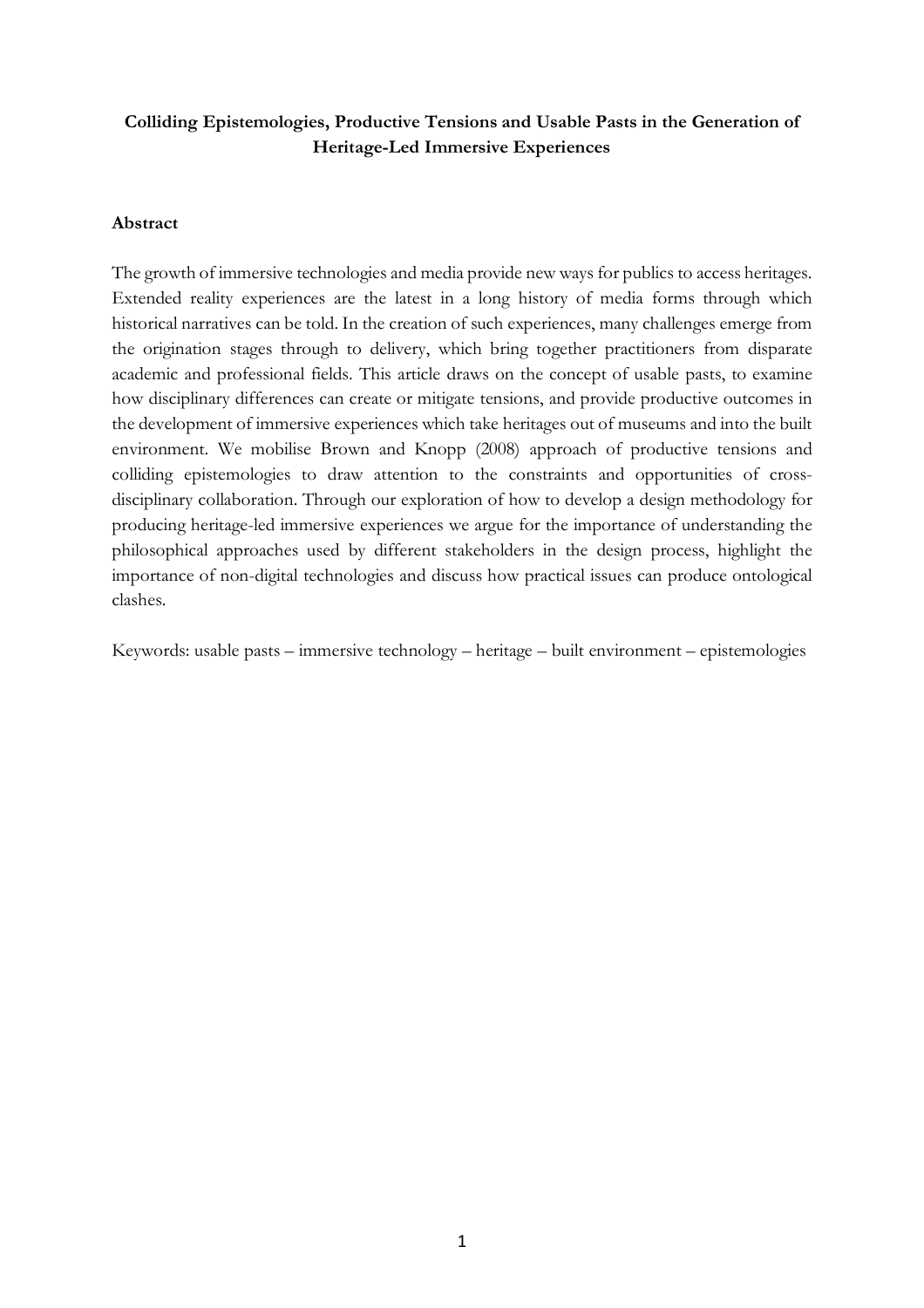#### **1. Introduction**

The growth of immersive technologies offers new ways in which heritage can be made usable. Virtual, augmented and mixed reality experiences are the latest media forms through which historical narratives can be told and heritage experienced. Museums are adopting immersive technologies to allow visitors to explore their collections. There are many challenges to create experiences which engage users in a meaningful way from the origination stage, through design and content creation to delivery, all of which bring together practitioners from disparate fields. Drawing on the concept of usable pasts, this article examines how disciplinary differences create tensions, challenges and productive outcomes in the generation and design of immersive experiences intending to take heritages out of museums to allow publics to experience them within the built environment. To frame these interactions, we draw on Brown and Knopp's (2008) approach of productive tensions and colliding epistemologies which helps highlight and understand the constraints and opportunities of cross-disciplinary work in the creation of usable pasts.

In exploring these issues, we draw on a research project called Memoryscapes which developed a methodology for designing heritage-led immersive experiences that enable publics to engage with usable pasts beyond museums, archives and galleries. The project was funded by the UK's Arts and Humanities Research Council and Engineering and Physical Sciences Research Council, and included a multi-disciplinary team of academics working with a museums organisation and architecture firm. Over the course of a year we undertook research to understand how immersive heritage experiences might rejuvenate and enhance parts of the built environment. Through workshops we worked with participants who generated ideas to increase accessibility and engagement with a range of heritages. This article draws on the insights gained from the workshops, interviews with key informants and close dialogue with people working in three main areas: the heritage sector; public and private sector technology and computer science disciplines; and architecture and planning. In so doing this paper makes three sets of contributions. First, in relation to usable pasts we highlight the role that multiple actors have in the development of usable pasts and argue it is crucial to interrogate their ontological and epistemological orientations to understand the types and methods for producing different forms of usable past. Second, by using the concepts of colliding epistemologies and productive tensions we outline how collisions are possible for individuals and single fields even when philosophical perspectives are aligned. We also illustrate how practical issues such as funding and staffing can be generative of ontological clashes. Finally, we highlight the importance of non-digital technologies – such as the built environment and historical artefacts – in the production of heritage-led immersive experiences. We argue, therefore, that if immersive media and technologies are to be used in the generation of usable pasts critical, conversations need to move beyond operational issues to explore practical challenges in partnership with the philosophical differences which produce different understanding of what usable pasts can or should be, in order for productive relationships to form.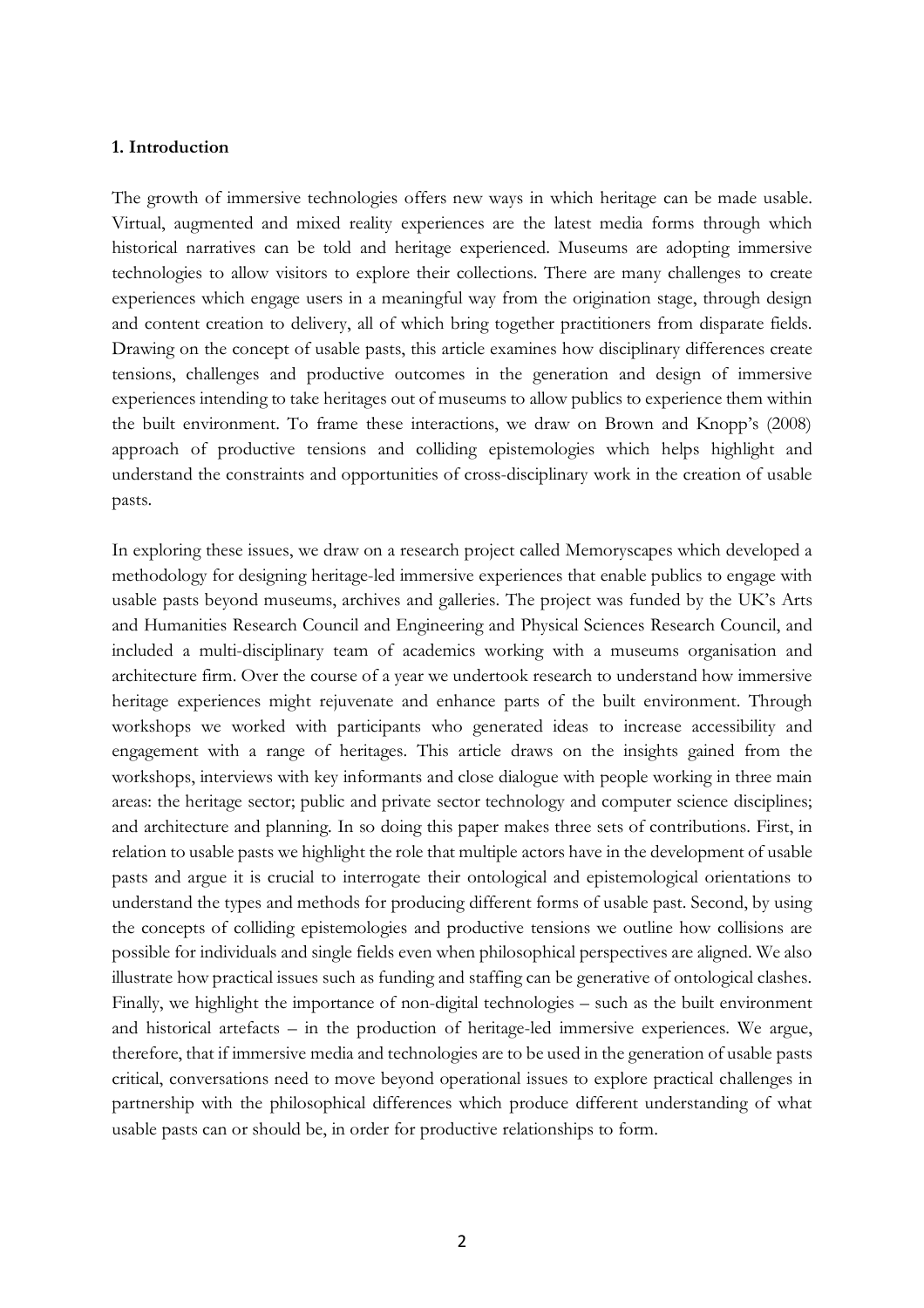### **2. Usable Pasts**

### *2.1 Origins of Usable Past Concept*

On the surface, a usable past seems a straightforward concept. Ashton and Kean (2009, 4) neatly define it as "thinking about the past in the present". But the concept has a long and contested history. Writing in 1918, Van Wyck Brooks argues:

"The past is an inexhaustible storehouse of apt attitudes and adaptable ideals; it opens of itself at the touch of desire; it yields up, now this treasure, now that, to anyone who comes to it armed with a capacity for personal choices." (Van Wyck Brooks [1918] cited in Brookes and Sprague [1993])

Despite the democratising tenor of Brooks' statement, debate about who has the right to define and use the past, and for what purposes, has preoccupied scholars for decades. As a discipline, history has made the greatest claim for stewardship of the past, leading to libraries of debate. There is not enough space to go into these debates here (for a fuller discussion see Jenkins [2003]; Jordanova [2011]), so instead we focus on the emergence of the concept of a usable past as a framework which allows the construction of narratives and experiences which facilitate engagement with heritages on a personal level. In so doing we highlight the need for an understanding of the range of actors involved in the production of usable pasts.

An overriding theme in the discussion of usable pasts has been their framing around a dichotomy between academic (or professional) historians and people who are not academic (or professional) historians. For Kean and Ashton (2009, 178), the non-academics are "those involved in community, local and family history projects", while Becker (1935, 247) refers to them as 'Mr Everyman' (sic) or "informal historian[s]". In constructing such a division between professional historians and publics there is a perception that history is simplified for/by the latter. This is borne out in Becker's definition of history for publics which moves from history as "the knowledge of events that have occurred in the past" to "the memory of things said and done" (Becker 1935, 235). His redefinition is the result of a series of deliberate conceptual shifts that enrols everyone in the process of history-making and using histories. Becker stated that by taking history away from academic historians and giving it to everyone, he has reduced it to its lowest terms and echoes Van Wyck Brooks' democratising ethos. However, invoking a hierarchy of high and low history does not do away with the dichotomy between those trained to produce knowledge of the past and those who use it in their everyday lives, but instead reinforces a power dynamic between the two groups. As Samuel (1996) has argued, there is an assumption that professionals produce robust academic analyses of historical events which filters down to other scholars of lesser standing (even within historical subjects<sup>1</sup>) and then the public.

 <sup>1</sup> Samuel identifies the diminishment of biographers, antiquarians, local historians and collectors of oral histories by some historians.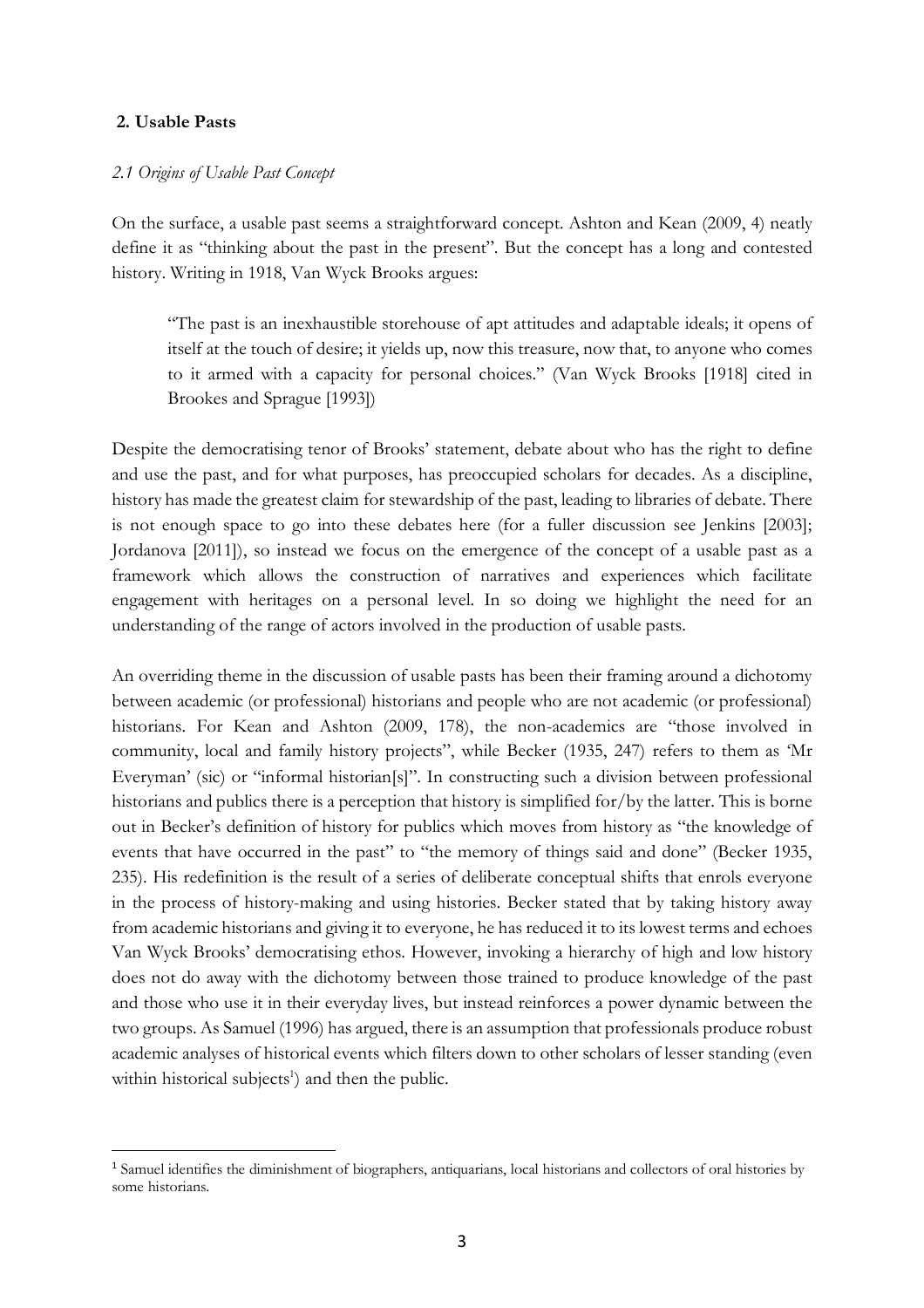Rosenzweig and Thelen's (1998) research extends work on usable pasts. Together with a team of researchers and collaborators, they undertook and analysed 1,453 interviews with Americans about their relationship with history. Their work goes beyond Becker's abstract theorisation of 'Mr Everyman' to illustrate rich examples of the use of the past through intimate, individual and familial stories that are mobilised in the everyday lives of Americans as they reflected on the past, present and future, undertook hobbies, and told stories. Echoing Becker, Rosenzweig and Thelen highlight the difference between history found in books and a usable past as "pervasive, a natural part of everyday life" (1998, 9). Their book was a prompted further work (for example, Conrad et al. 2013; Ashton 2010) for some professional historians to acknowledge their shortcomings. For example, Gardner (2004, 14), when associate director of curatorial affairs at the National Museum of American History, acknowledged that:

"when we're exploring 'the people's history,' we remain largely isolated, self-referential, writing for and talking to one another. Our training as historians has not prepared us to address the tensions between our understanding of the past and the public's, between scholarly integrity and our responsibilities to the public."

But even in acknowledging the gap between professional and public histories, the dichotomy is reproduced through the very nature of 'us and them'. The History Workshop project is an attempt to avoid this dualism in the creation and understanding of usable pasts. The History Workshop project has the aim to give "detailed attention to the lives of working people, with Ruskin [College] students and 'amateur' historians from outside the college playing an active role in the production of the Workshops" (Iles and Roberts 2012, np). For Ashton and Kean (2009, 1), such an approach is based on the idea that people "are active agents in creating histories" and therefore the past should not be owned by particular groups or disciplines. This explicitly political project echoes feminist-inspired approaches such as Evans (1983, 235) who, in the face of male-dominated historical narratives, asserted "women have always been agents and creators of history". In an attempt to move away from the dichotomy outlined above, Kean argues for an emphasis on the process of making usable pasts that demystifies what historians do and emphasises the potential of collaborative work between publics and historians. Scholars from the History Workshop have produced important, ground-breaking work such as Anna Davin's work on feminist histories (Davin 1978, 1997) and Raphael Samuel's research on working class histories (Samuel 1996, 2016). In so doing they enrol new actors into the production of usable pasts. In *Theatres of Memory* Samuel outlines an extensive rollcall of 'invisible hands' who shape history including, but not limited to librarians, collectors, novelists, television producers, artists and archivists (1996, 17-39). Similarly, the early work of the Annales school – who also sought to promote 'history from below' championed interdisciplinarity, arguing for collaborations between history and "geography, sociology, psychology, economics, linguistics, social anthropology and so on" (Burke 2015, 2). These invisible hands do good work to help create usable pasts but as Griffin's (2018) examination of two archives in Glasgow, UK reveals, the financial and political pressures placed on personnel tasked with opening up access to resources to publics can limit what is done. His work highlights that usable pasts can be shut off without sufficient, ongoing support for people and institutions "integral to the provision of, and engagement with, diverse social and political histories" (2018,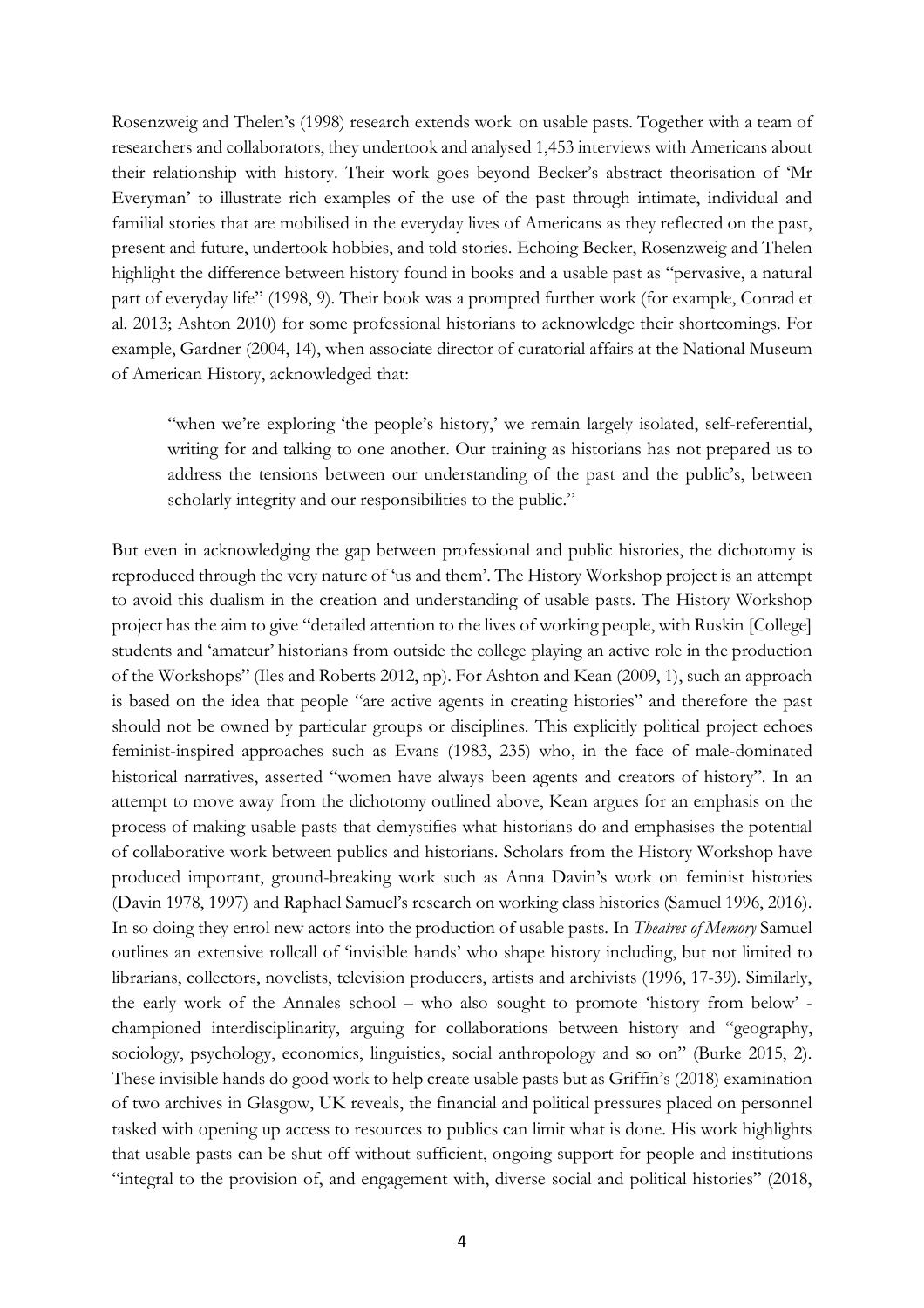501). It is important, therefore, that we consider not only how we define usable pasts and consider what might be involved, but also understand the context and constraints within which they work.

### *2.2 Heritages as Usable Pasts*

The brief sketch outlined above provides a useful starting point to understand the origins of the usable pasts concept. Beyond this foundational work in history there exists a rich seam of other scholarship which, although it does not explicitly refer to the concept of usable pasts, relates to this topic. Much of it again privileges history, both as a concept and as a discipline, over other fields which are using the past, and thus limits how usable histories can be. Work from the perspective of heritage, in contrast, attends to a more diverse and multi-disciplinary set of agents involved in the production and use of the past. Moreover, this work highlights the power and politics of using the past contemporaneously.

Heritage is a usable past, as it is something by its very nature that is defined as useful by various actors through their contemporary adoption of it, rather than the study of it. This has led to critique that heritage is of less intellectual worth than history through the process of commodification that supposedly strips away value (Bickford 1981; Hewison 1987). What is key in relation to heritages is that it allows the use of the past by a much broader range of actors. The work of Laurajane Smith (2006) is particularly informative here. In her critique of contemporary uses of heritage, she highlights how particular groups and institutions have (re)produced an 'authorised heritage discourse' (AHD) through the invention of heritage. By unpicking this discourse, the politics and power relations infused in the presentation of history and invention of heritage are revealed. Smith argues the Victorians were instrumental to this process and it can be seen through the institutionalisation of history and heritages through, for example, the rise of museums. Victorian museums provided the opportunity for publics to gaze upon what curators and donors decided were the very best endeavours of past societies and the museum acted to propagate the lost values those objects represented (Merriman 1991). This was not only an important shift in public education, but also in terms of who owned and presented heritage. Previously collections of fine artefacts from the past were held by the upper classes, displayed in their country houses and only shown to their peers. But with the advent of public museums more could enjoy the 'spoils of history'. So, in order to try and enlighten the public about their missing virtues, a 'sacrifice' was made in opening up previously private collections to the country. Such a move was seen as epitomising the nascent sense of civic duty by the upper classes (Lowenthal 1998).

Alongside museum professionals and influential donors, the nineteenth and early twentieth centuries saw architecture and archaeology shape and implement legislation designed to protect tangible manifestations of the past through emergent claims of professional knowledge and expertise (Smith, 2006). At the same time, this conservation ethic saw new institutions such as the Society for the Protection of Ancient Buildings (SPAB) (est. 1877) emerge and, together with museums, sought to make use of the past to educate the public about the importance of the country's heritage and the ideals it embodied (Harvey 2001). In the twentieth century, international charters, the organisations who produced them, and the agents who implemented them can be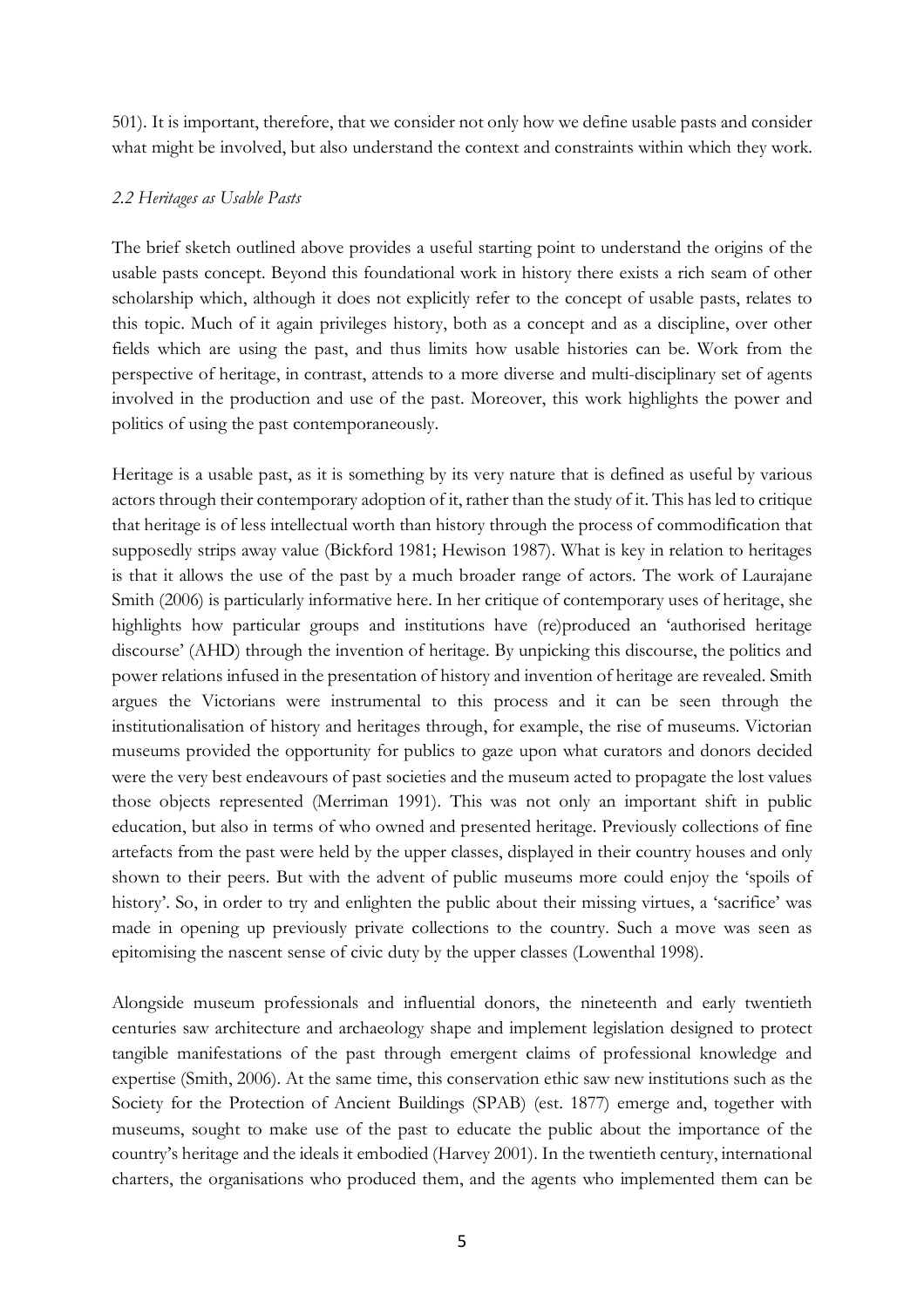added to the list of those influencing the production of usable pasts (Starn 2002). The growth of the heritage industry, what Hewison (1987) identifies as the rise of organisations involved simultaneously with the preservation and sale of heritage, adds still more agents to the list of disciplines and professions.

Smith's (2006) work is important not for simply revealing who was involved in the (re)production of an authorised heritage discourse, but for highlighting who it excludes. Working class, female, LGBTQ+, indigenous and BAME heritages are at best marginalised and at worst dismissed, destroyed and lost to future generations. The politics of the AHD are deeply ingrained in school curricula, media discourses and public imaginations with damaging effects. But as projects such as *Colonial Countryside* (Fowler, Whitehead, and Everett 2018), Miranda Kaufmann's (2017) work on Africans living in Tudor England and Priyamvada Gopal's (2004) research on subaltern histories attests, other heritages exist if only the stories are told. Smith and these authors draw on critical realist and constructivist ontologies, acknowledging the construction of knowledges is a plural, contested and dynamic process wrought with politics. As we illustrate below, such approaches collide is more positivist philosophy which limit the plurality, and therefore viability of usable pasts.

In the telling and consuming of usable pasts, it is important to consider the role different media forms play and the actors involved in their production and circulation. Samuel (1996) and Rosenzweig and Thelen (1998), for example, highlight the important role of television, film and radio in shaping people's perceptions of usable pasts, while Sobchack (1996) argues that audiences see themselves participants and adjudicators of history. Echoing this, de Groot (2016, 5) suggests that "film, TV, documentary, fiction, games, hobbies, museums and the like all have a contribution to make to a historical imaginary…but further, [they] enable a historiographical imaginary (they contribute to an understand of how 'history' itself is construed)". Bell and Gray (2007) contend that the best way to present pasts on television or in museums is to do so in a 'mindful' way. They draw on Moscardo's (1996) work and their own research with historians engaged with television documentaries, to differentiate between mindful engagement with audiences, characterised by empowering the individual to make their own interpretations, and 'mindless' engagement where a single narrative is presented as optimal. The latter, Bell and Grey suggest, reproduces the power asymmetries seen in Victorian museums, where audiences are conceived as passive and in need of education about the right version of history through authoritative voices of so-called experts.

Virtual, augmented and mixed reality technologies and the experiences they create are the latest media forms through which historical narratives can be told. Heritage venues are adopting immersive technologies to allow visitors to explore their collections. These technologies provide the potential for producing and experiencing usable pasts in new and exciting ways. It is important, therefore, that the potentialities of such technologies are understood. To do so, we need to consider the medium, but also the actors involved in the design and use of immersive technologies, as well as how the narratives of the past are presented through them. The rest of this article begins to make a contribution to this work through an examination of how ideas for heritage-led immersive experiences were generated as part of our Memoryscapes research project.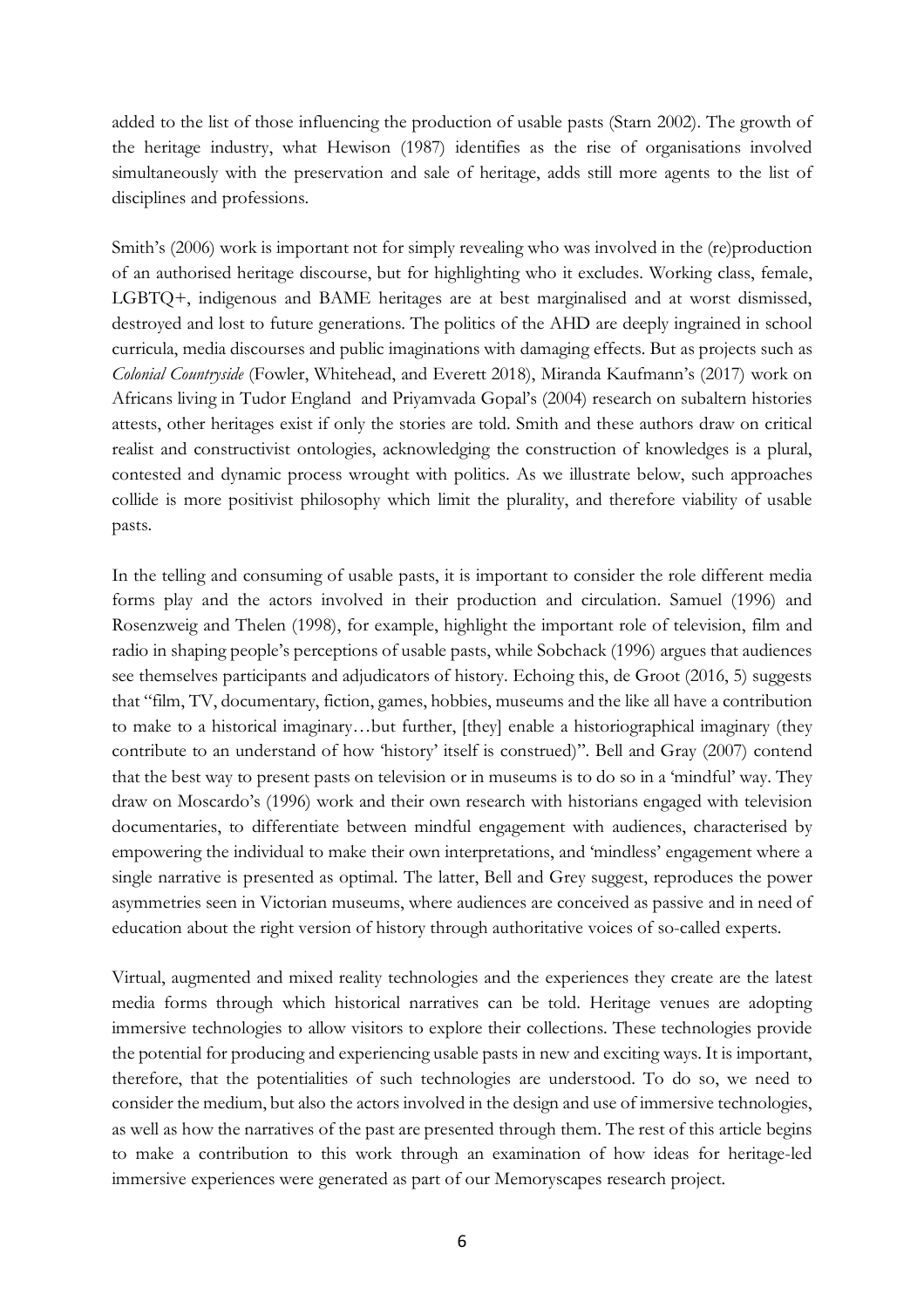#### **3. Project details and Methodology**

Memoryscapes was a project initially funded through the AHRC-EPSRC's 'immersive experiences' call. The aims of the funding scheme were to allow interdisciplinary teams of academics and partners from the cultural and creative industries to "create new knowledge and address major challenges for the development of the next generation of immersive experiences in the areas of…memory, place [and] performance" (AHRC 2017, 3). The funding had a series of other objectives including building partnerships for future proposals, developing ideas for immersive experiences, creating prototypes and to understand the complexities of the intersection of immersive technologies with the themes of memory, place and performance. Our project sought to address these by focusing on potential applications of immersive experiences in two ways. First, to explore how immersive experiences might help re-contextualise and increase access to heritages by bringing them out of museums, galleries and archives and presenting them in new ways and in new locations. Second, to reimagine and reinvigorate public spaces by contributing to their character and identity using heritage-led immersive experiences. To do this we worked with two non-academic research partners: Tyne and Wear Archives and Museums (TWAM) (a museum, art gallery and archives service who operate nine museums, support 50 more and manage the region's archives) and FaulknerBrown Architects (a Newcastle-upon-Tyne-based architectural practice). The project aims and choice of partners reflects the range of perspectives the project team brings to the project with researchers from human geography, English literature, computer science and architecture.

Our project's main output was a methodology for the development of heritage-led immersive experiences for public spaces that could be used by people and organisations involved in the heritage sector; planners, architects and those working in regeneration; creative industries; and digital technology providers. The first phase of our work involved interviews  $(n=7)$  and close dialogue (Clark 1998) with key informants from the fields above and desk-based research to understand the 'start-of-the-art' of immersive technologies, heritage and regeneration. The second phase brought together actors from these areas for a scoping workshop to explore the opportunities and constraints of combining heritage, immersive tech and urban development. The findings of this workshop informed the development of 'ideation' workshops designed to generate ideas for heritage-led immersive experiences within the built environment. We ran six of these workshops with 77 participants which included the three main stakeholder groups from the scoping workshop, plus groups of retired people, cultural and creative practitioners, academics, postgraduate students and policymakers. We also undertook adapted versions of the ideation workshops with 50 school children (aged 11-18). Evaluation sheets were used to collect ideas from participants and members of the research team recorded notes of the groups' discussions. As well as 32 ideas these workshops generated, they also helped us understand more about the opportunities and constraints for the technologies, actors and organisations involved in creating immersive experiences, as well as what might work and what might not work. Moreover, they helped us better understand the approaches taken by different actors developing usable pasts.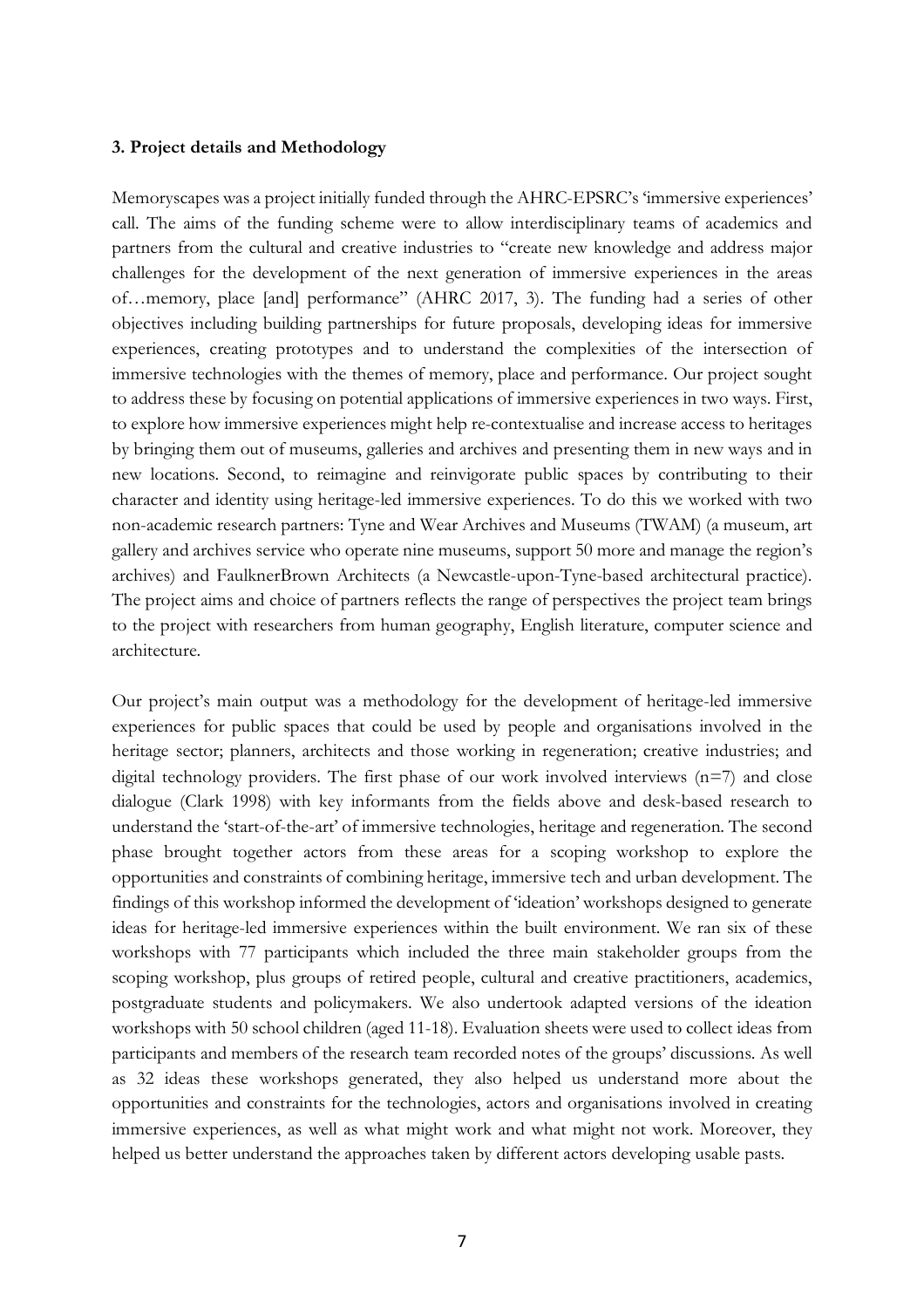The data and insights presented in the next section are based on all three phrases of the research. From the six main ideation workshops 32 evaluation sheets were generated outlining designs for immersive heritage experiences. Ideas included turning a pedestrian tunnel into a digital bookcase with interactive screens, projections of historical figures telling stories, soundscapes and lighting to change the mood; using telephone boxes as sites for interactive projections and holograms that allow viewers to dress avatars of themselves in clothing from different periods of history; and citywide treasure hunts using QR codes and image recognition to make street furniture waypoints where interaction occurred. These, together with the interviews and notes made during the workshops were transcribed and coded using a deductive approach applying the themes identified in the first phase.

The ideas documented in the evaluation sheets, plus others recorded as part of our observations, were not straightforwardly generated. They are the outcomes of discussion and iteration in the workshops. As we discuss below, they are borne of productive tensions between participants from different disciplines with their own epistemological and ontological traditions which we observed colliding. In some cases the collisions led to the end of ideas, in others they were crucial to help seeds of ideas germinate and bloom.

### **4. Colliding Epistemologies and Productive Tensions**

Reflecting the range of approaches highlighted above, throughout all the phases of our project it was clear actors were approaching the design of heritage-led immersive experiences from very different ontological and epistemological perspectives reflective of disciplinary and practice orientations. In section five we unpick these differences and to frame this we adopt the concept of colliding epistemologies and productive tensions as used by Brown and Knopp (2008) in their work on mapping LGBTQ+ spaces. This section outlines their work.

Brown and Knopp (2008) were part of a project to create a map highlighting sites of significance for the LGBTQ+ communities in Seattle, USA. The authors explored how using geographical information science (GIS) and digital design tools to make maps of queer histories creates tensions between the post-structuralist influenced ontologies of queer theory and "almost life-like forms of positivism, realism, pragmatism, and Cartesian rationality" which infuse GIS and related technologies (Brown and Knopp 2008, 48; see also Schuurman and Pratt, 2002). Brown and Knopp provide a processual account of tensions that manifest in a number of ways: whether to adopt an inductive or deductive approach; what counted as significant places that should be included; and how to combine processes of coding data for cartographic use with "issues of memory, negotiation, trust, and serendipity" (2008, 48). Brown and Knopp were particularly concerned with representing the unrepresentable: how to depict hybrid pasts, connectivity and interlacing scales of significance. They and their project partners took a practical approach and conceived these issues as 'productive tensions' which could be solved, albeit in explicitly partial ways. This partiality is not presented as a problem but seen as a way to prompt discussion about what is included and what is not, and something which prompted "map viewers and critics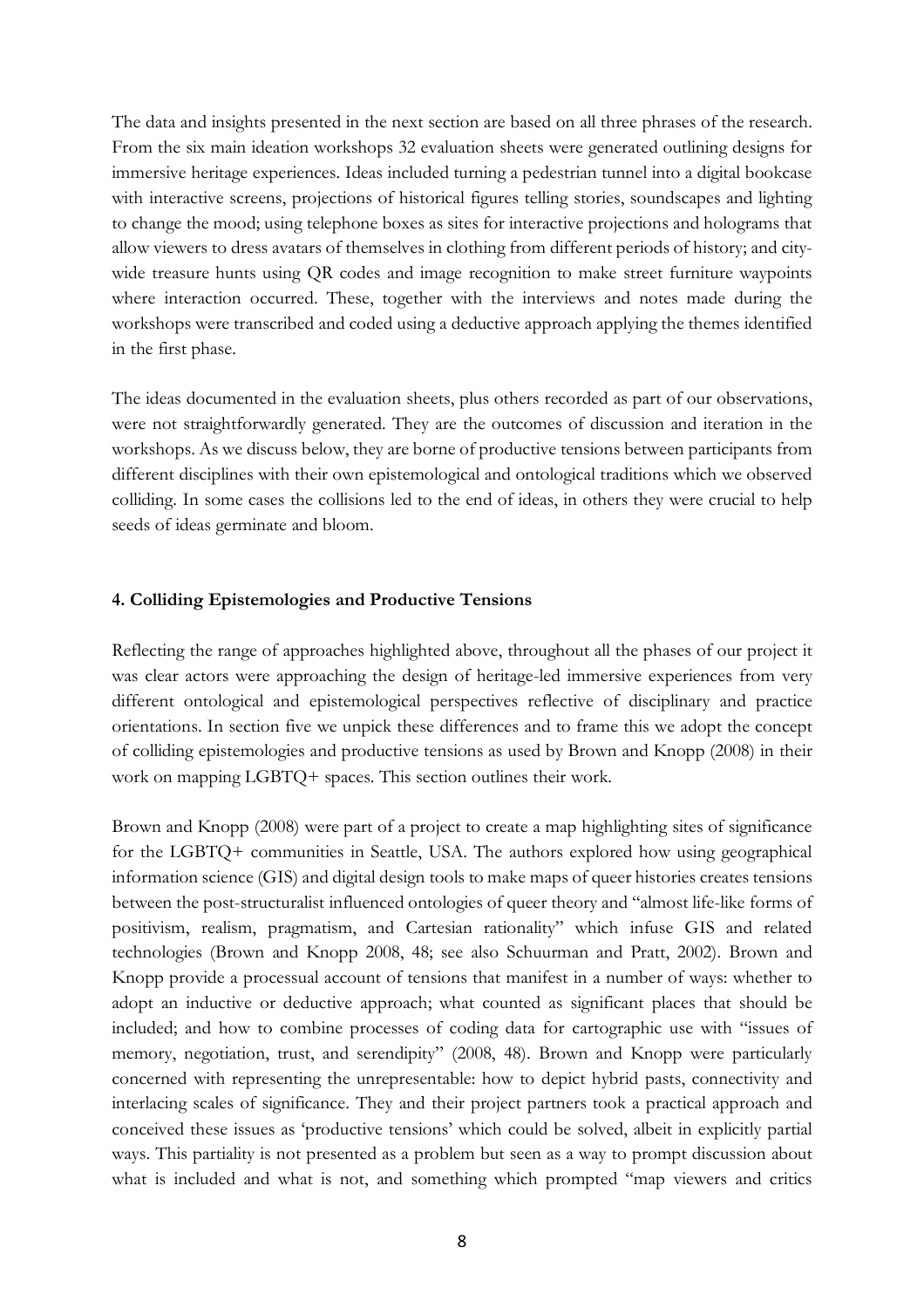interact[ing] with [it to] discuss the map" (Brown and Knopp 2008, 53). This understanding of maps makes them post-representational (Kitchin and Dodge 2007), 'writerly texts' for users to construct anew each time they are mobilised (Pickles 2012), places in which to dwell (Rossetto 2012), and prompts users to reshape their use of spaces represented by maps (Palmer and Lester 2013; Swords and Jeffries 2015). The idea of maps being writerly texts parallels Bell and Grey's (2007) argument for mindful approaches to presenting the past. Applying the idea of colliding epistemologies to their work highlighted above, we can understand an epistemological tension between concepts of knowledge as the property of experts orating authorised pasts, versus participants 'who want to know' and can take ownership of pasts through their own experiences.

Influenced by Brown and Knopp, in the next section we take a processual approach to explore the productive tensions borne of colliding epistemologies which were revealed through our research. But Brown and Knopp's work, and related thinking about cartographic representations, is informative in other ways. First, the map Brown and Knopp (2008) helped create is an artefact of usable pasts. Importantly, the authors state that unlike many forms of countermapping and participatory GIS, the map is not produced in opposition to anything, rather it is "identity-oriented groups producing cartographies for their own sake…a material artifact that boldly represented space, place, and spatial relations, but was also open, plural, equivocal, and tentative" (2008, 44). The final part of this quote is a useful way to think about what heritage-led immersive experiences can and cannot be. Heritage is increasingly acknowledged as plural, contested and open to interpretation (Waterton 2005; Smith 2006; Ashworth, Graham, and Tunbridge 2007) and thus usable pasts should be similarly aligned and recognised as partial. There are also parallels with the types of pasts included in the Brown and Knopp maps with the work outlined in Section 2: it is personal and intimate pasts signified through places used on an everyday basis which are included, rather than the monumentality of official national histories.

# **5. Colliding Epistemologies and Productive Tensions in the Generation of Memoryscapes**

Drawing on the data collection outlined above, four themes emerged which this section explores. In so doing, we highlight the epistemological differences between different groups of participants and some of the cross-sector learning we observed as an outcome of these productive tensions.

# *5.1 Virtual Reality as a Solution*

One of the underlying principles in the design of our methodology was to avoid what (Mattern)(2013) refers to as instrumental rationality and what Morozov (2013) calls 'solutionism' . This is the approach which dominates technology-led interventions and recasts "all complex social situations either as neatly defined problems with definite, computable solutions…that can be easily optimized if only the right algorithms are in place" (Morozov 2013, 24). It is typified by the 'there's an app for that' response to questions about how to do something laborious or time consuming. This ethos, however, starts with a solution before properly understanding the problem which it might solve and frequently there is a misalignment between the two. This is not only inefficient, but such an approach does not explore, and therefore cannot offer robust answers to, complex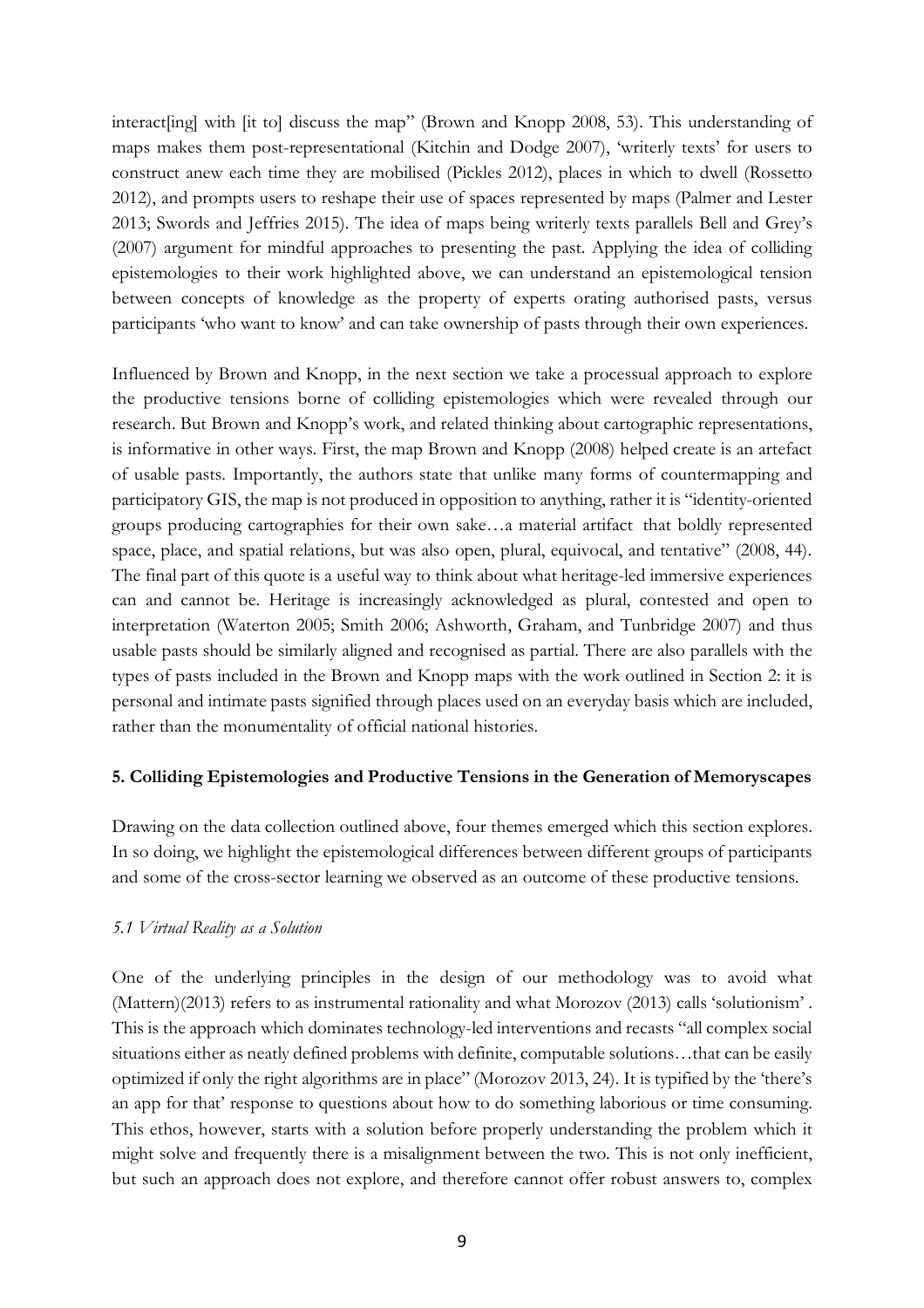problems. Born out of positivist approaches in computer science, solutionism can reinforce established problems and have (un)intended yet serious negative consequences through translation processes of quantification, datafication and visualisation essential to building computer software, algorithms or other socio-technical devices (Amoore and Hall 2009; Bucher 2018; Leszczynski 2016; Obermeyer et al. 2019; Swords 2018).

Although it was not frequent, we repeatedly saw evidence of solutionism in workshops. It was typified by a "just VR it" or "we've got the technology, just give us the content" responses from technologists. For some participants this was a shorthand, but for others it betrayed a lack of understanding of the complexities involved in understanding and using heritage. In contrast, heritage professionals' training and experience made them aware of such complexities, as well as the huge potential of immersive technologies with many having evaluated their uses within museum contexts.

In relation to what heritage-led immersive experiences might deliver, participants identified a collision between, on the one hand, the plural, contested and partial nature of heritage and, on the other, demand from museum visitors for "attractive, complete, storied objects" (Curator X, interview). This demand for the latter left little room for nuanced and cautious explanation of what *might* have happened in the past and helps explain the exhibition of certain kinds of histories presented through authorized heritage discourses in UK museums, despite efforts to provide, amongst others, working class, BAME and personal histories. It also highlights the difficulty in producing writerly or mindful pasts, for if an historical narrative is presented as complete, it limits opportunities for a visitor to add their own interpretation. Heritage professionals suggested this was exacerbated with the creation of virtual environments experienced through interactive screens, but particularly headsets, for a series of reasons. First, while virtual environments provide the opportunity for users to explore inaccessible landscapes, buildings, monuments and objects with additional layers of information, the application of the technology often creates a passive experience where the user is simply looking around, seeing the reproduction of particular gazes in what Larsen (2018) refers to as a catatonic state. One participant suggested this is the result of technology advancing faster than the development of new visual languages for virtual environments. He suggested many visually-focused virtual experiences rely on the same tropes and techniques developed for film and the translation into immersive experiences needs further consideration. Until this problem is resolved there is a danger immersive experiences remain passive, reproducing the gaze of the curator and unable to become mindful, writerly texts or postrepresentational (Bell and Grey, 2007; Pickles, 2004; Kitchin and Dodge, 2007).

# *5.2 Practical Issues*

These narrative and aesthetic issues were accompanied by practical problems which applied to immersive technologies and using digital products more generally. The cost, time and expertise needed to design, or just help design immersive experiences for usable pasts were regular issues highlighted by participants. Where there was the capacity to do this, it often came from short term funding, meaning the sustainability was always in question. This is compounded by a relatively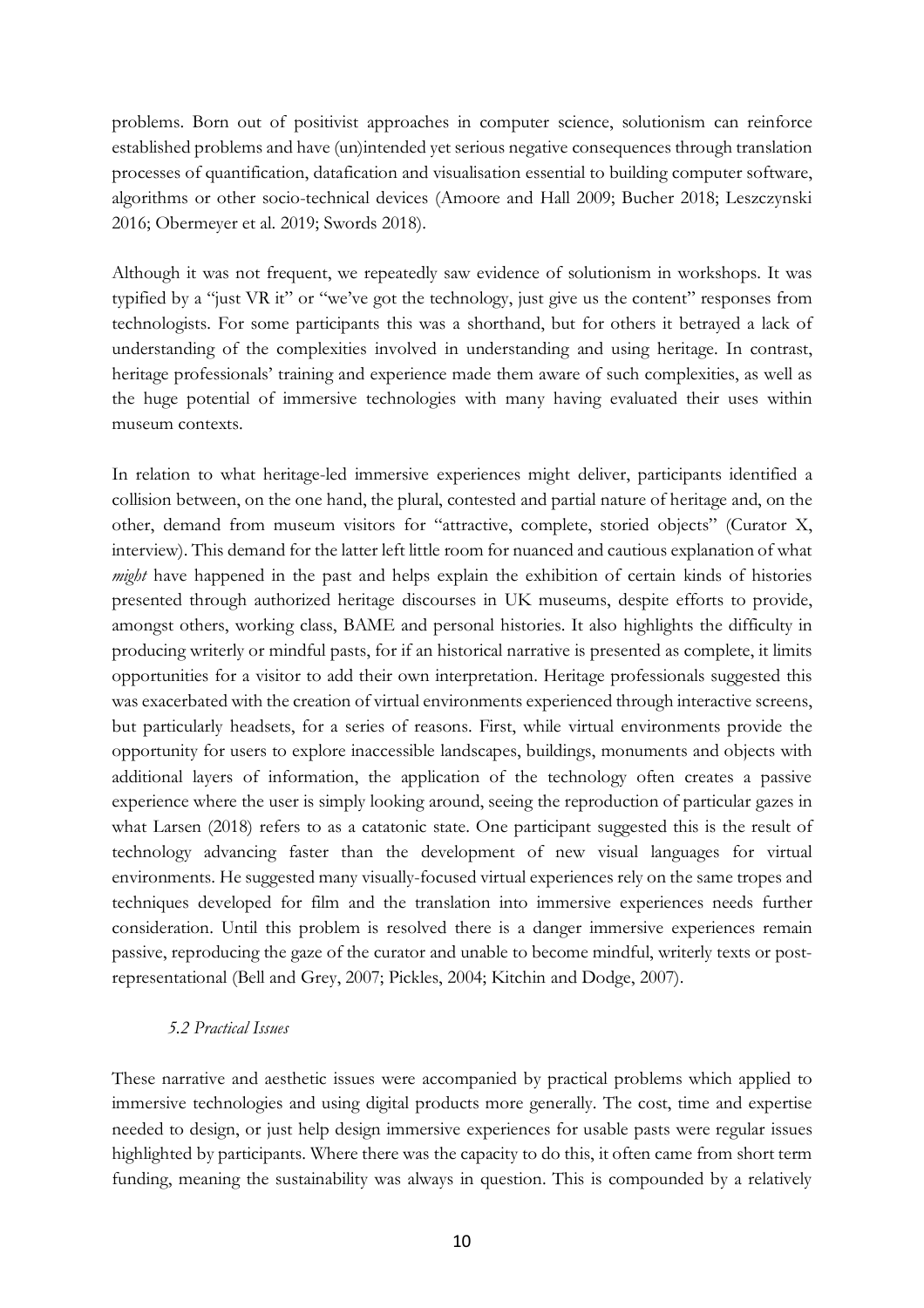high turnover of staff as a result of funding cuts as part of UK government austerity. This echoes problems highlighted by Griffin (2018) in his examination of archivists struggling to make usable pasts available in the face of limited funding.

Sustainability was also an issue in relation to the robustness of the technology where hundreds of people may be using it every day or week leading to breakages and the unwanted sight of 'out of order' signs in exhibits. For experiences outside museums in city centres, harsher environmental conditions compound this issue. Further, heritage professionals highlighted the problem of how quickly some devices and software become redundant with resultant loss of customer support, software upgrades and patches. An internal epistemological and ideological collision can be identified here with heritage professionals wanting to use technologies to enable better access to collections, the realities of relatively short technology life spans and the preservation ethic of museums and their staff. A curator discussed the dissonance of working hard to ensure the practice of archiving and preserving artefacts was maintained in the face of funding and staff cuts, while seeing relatively expensive touch screens frequently out of order. Heritage professionals were enthusiastic about the idea of immersive exhibits in city centres, but were realistic about the needs for a change in funding regime before they could be developed and sustained successfully.

Technology-focused participants offered potential ways to navigate these issues by using innovative digitizing technologies which could simultaneously save time for curators and keepers of history and widen access to collections by putting them online. Heritage professionals were keen on these solutions and TWAM have a successful collections search tool which enables shallow and deep 'dives' into part of their collections. TWAM's new search tool was the result of collaborating with Microsoft and participants appreciated what technology companies can offer: "I don't think the interface is perfect yet…there is more that could be done with it but the important thing is we've changed the concept of how we think about our collections" (Heritage professional A – interview). But participants, again, underlined time, cost and staffing issues when there is not the funding or opportunity to partner with a global company like Microsoft. In addition, heritage participants highlighted a lack of knowledge of the mission of heritage organisations and the capacity they have. A curator recalled a conversation with a business interested in helping to provide access to a museum's collection. The business assumed the museum could just enable access to their collection catalogue which could straightforwardly be mined, searched and potentially commercialized. The curator had to explain that there are parts of the collection which aren't catalogued and those bits which are catalogued may be recorded with missing data. They gave the example of having many 'brown shoes' in the catalogue: items where that was the only information they had. In addition, much of the catalogue is not photographed and where it is, there are issues with copyright and intellectual property rights. Some paintings may have been donated without permission for photographs to be reproduced online and some agreements with photographers limited what could be done with the photographs they took. These examples, then, highlight that practical issues can be generative of ontological clashes. That is to say, there are obstacles which limit what heritage might and can become, even before we consider how disciplinary epistemological differences become a factor.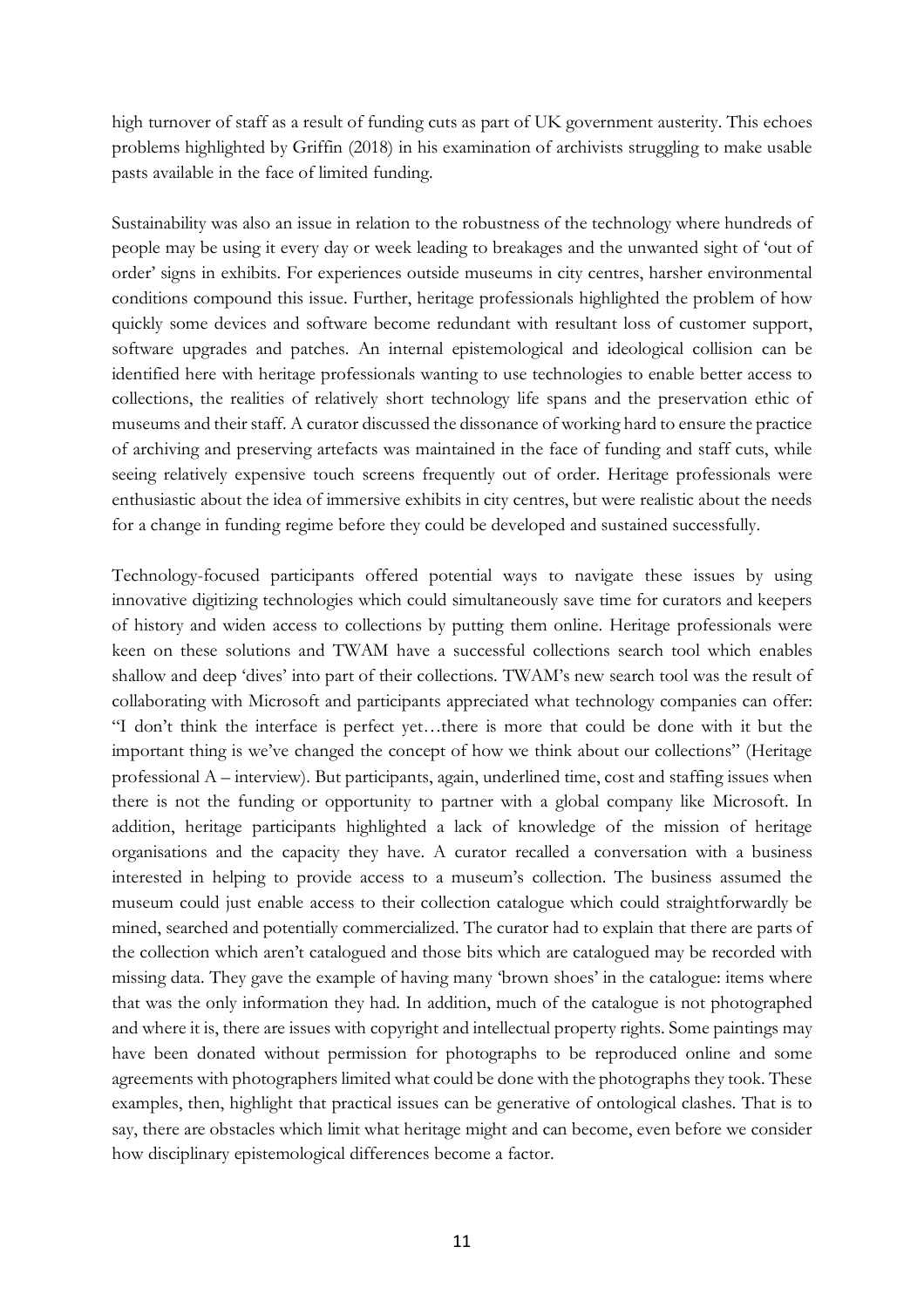#### *5.3 Digitisation*

In a similar way, there is a debate about the role of digitization and preservation, processes crucial to producing immersive experiences, in creating usable pasts. On social and online media there is a regular mantra of "digitisation is not preservation" from archivists, conservators and other museum workers in response to technocentric claims that digital backups will help save vulnerable heritages. This is often accompanied by a claim heritage professionals are reluctant to adopt new technologies (for example, Dreyfuss 2018). There is a collision here in relation to what preservation means in heritage and web-platform contexts, as (Zhou 2017, online) explains:

"digital conversion makes content digital, but…there are the problems of format reconciliation, checksum, error correction, data storage, and data migration, all of which are critical components of a robust digital preservation operation, whereas by simply storing the digital content and doing nothing else, one will miss all those vital steps."

Many of these steps apply to content creators and web platforms companies, from which such calls are made, but the techniques for keeping records of written or audio-visual material by a media platform are very different compared to preserving heritages in its various forms. The very nature of much digital content is novelty, where refreshing products and content is central to business models. Moreover, distribution of digital content is based on easy replication of uniform products, whereas the uniqueness of heritage is where its value lies, and copies draw their worth from the existence of an original (Benjamin 1935). It is important this is recognized in the production of digital heritages through immersive experiences. They should be seen as a way to engage with heritage, not replace it. Crucially, heritage practitioners we spoke to recognized this and welcomed the idea of increasing participation with histories by adding their own pasts through digital engagement – perhaps by uploading photographs, diary entries or stories from family to enhance an immersive experience through crowdsourcing. Productively, technology participants offered various ways to do this in workshops. Enabling this could make the experiences more "open, plural, equivocal, and tentative" like the maps Brown and Knopp sought to produce (2008: 44) and less 'mindless' where a single narrative is presented as optimal (Moscardo, 1996).

#### *5.4 Immersion?*

Mirroring debate in the academic literature, there was repeated discussion during the project about what counts as immersion. Many technologies have been used since the 1980s to generate immersive experiences (Carrozzino and Bergamasco 2010; Cummings and Bailenson 2016; Milgram and Kishino 1994) but Suh and Prophet (2018, 87) conclude there still remains a need for greater understanding of the field. There remains a conceptual elasticity and this was reflected in group discussions at the scoping workshop when participants were asked to define immersion. Responses included immersion through attention and focus; enabling people to do things they cannot in the 'real world'; altering space and time; and being "out of your head" or creating transcendental experiences. At the same workshop, in ideation workshops and in interviews, productive discussions focused on the ways in which immersion can be created. Two important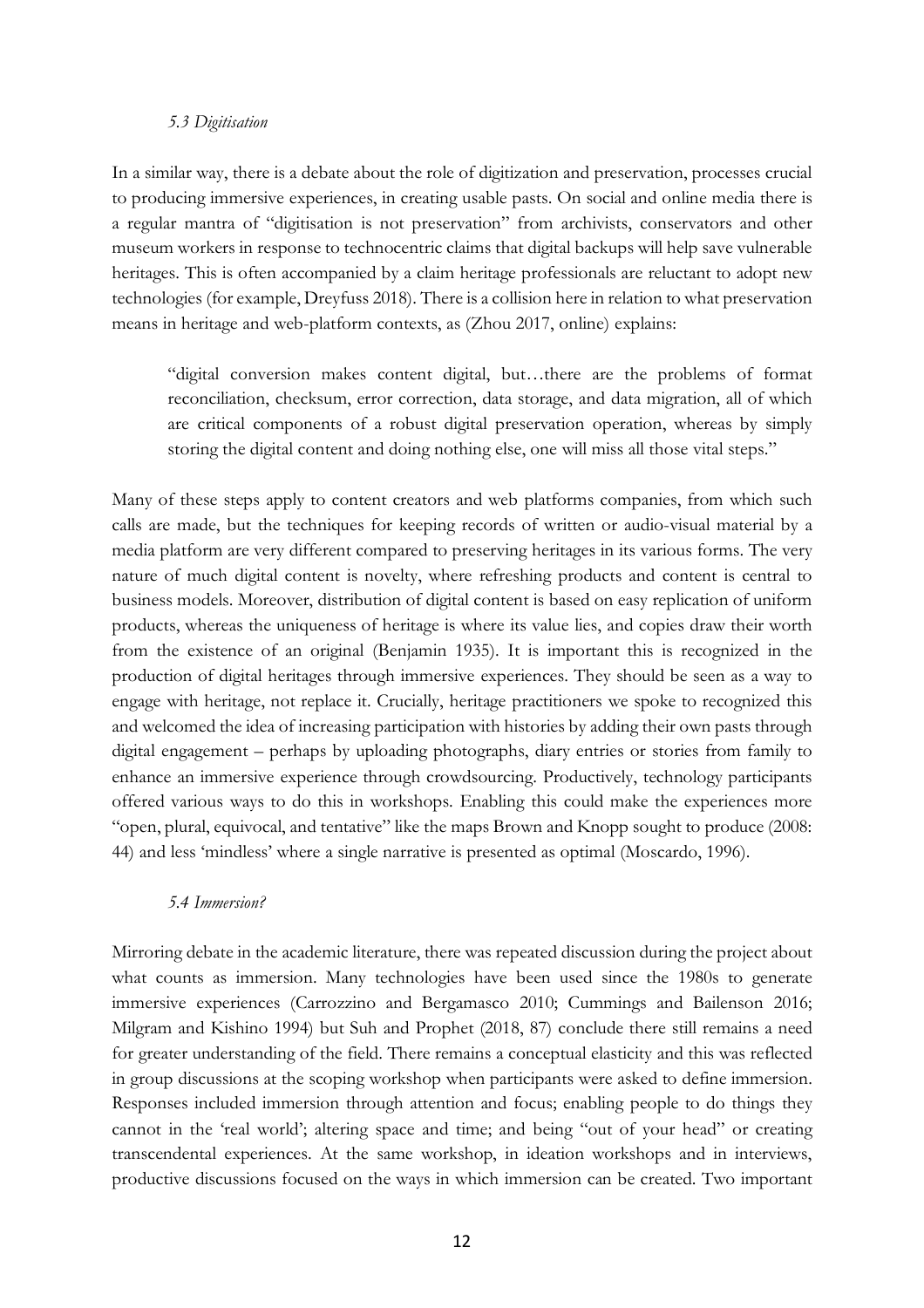themes emerged: digital vs analogue/non-digital technologies and the design of the built environment.

Participants from the technology sector and academics with a computer science background generally favoured digital devices to stimulate immersion. In contrast, heritage professionals and arts practitioners highlighted the potential for non-digital technologies to immerse people in the past:

"I appreciate you can get haptic experiences through digital joysticks with feedback…but actually, that point when you put a 3000-year-old hand axe into somebody's hand…even the hardest nut is emotionally impacted by that."

(Heritage professional C – interview)

At times these differences led to collisions. For example, during ideation workshops when groups were generating ideas, technology participants would often provide an example of an exciting technological solution to an issue someone had raised. But it was often challenged by planners and architects who highlighted the difficulties implementing such a solution within a busy shopping street where the buildings are owned by a range of organisations who would need agree on infrastructure changes. These participants, then, helped us and other participants understand the opportunities and constraints for immersive experiences with the built environment which proved especially important to creating ideas which did not involve headsets. There was consensus that VR headsets were inappropriate for a public setting due to the practicalities of maintaining an installation outside and users would feel uncomfortable wearing them surrounded by passers-by. The input from planners and architects also included illustrating how the design of existing elements of the build environment could enhance immersion. For example, lighting in tunnels could be used to catch the eye of passers-by to draw them into an experience or altered to allow for projections to be displayed on the walls. Similarly, use of vegetation and planting regimes could lower noise levels from traffic to allow for soundscapes to be generated, act as background sound as they moved in the wind or provide smellscapes to enhance projection or screen-based augmented reality experiences.

These participants also shared knowledge of human behaviour within the built environment. For example, understanding how to change the amount of time people dwell in spaces to enable longer engagement with an immersive installation. Planners and architects also brought value by highlighting how street furniture has long served multiple uses and this was generative of many ideas from technologists such as phone boxes with cameras and responsive screens people could use to see themselves in other worlds. These approaches would enable immersion not just in the heritage narrative, but also in the environment in which it is presented. Doing so offers the potential for the experience to be linked to places where historical events happened or protagonists lived, reconnecting and recontextualising the heritage from the museum. In so doing the immersion shifts from being with the media and technology, to the place that history was made and it is this area where we are exploring further inquiry.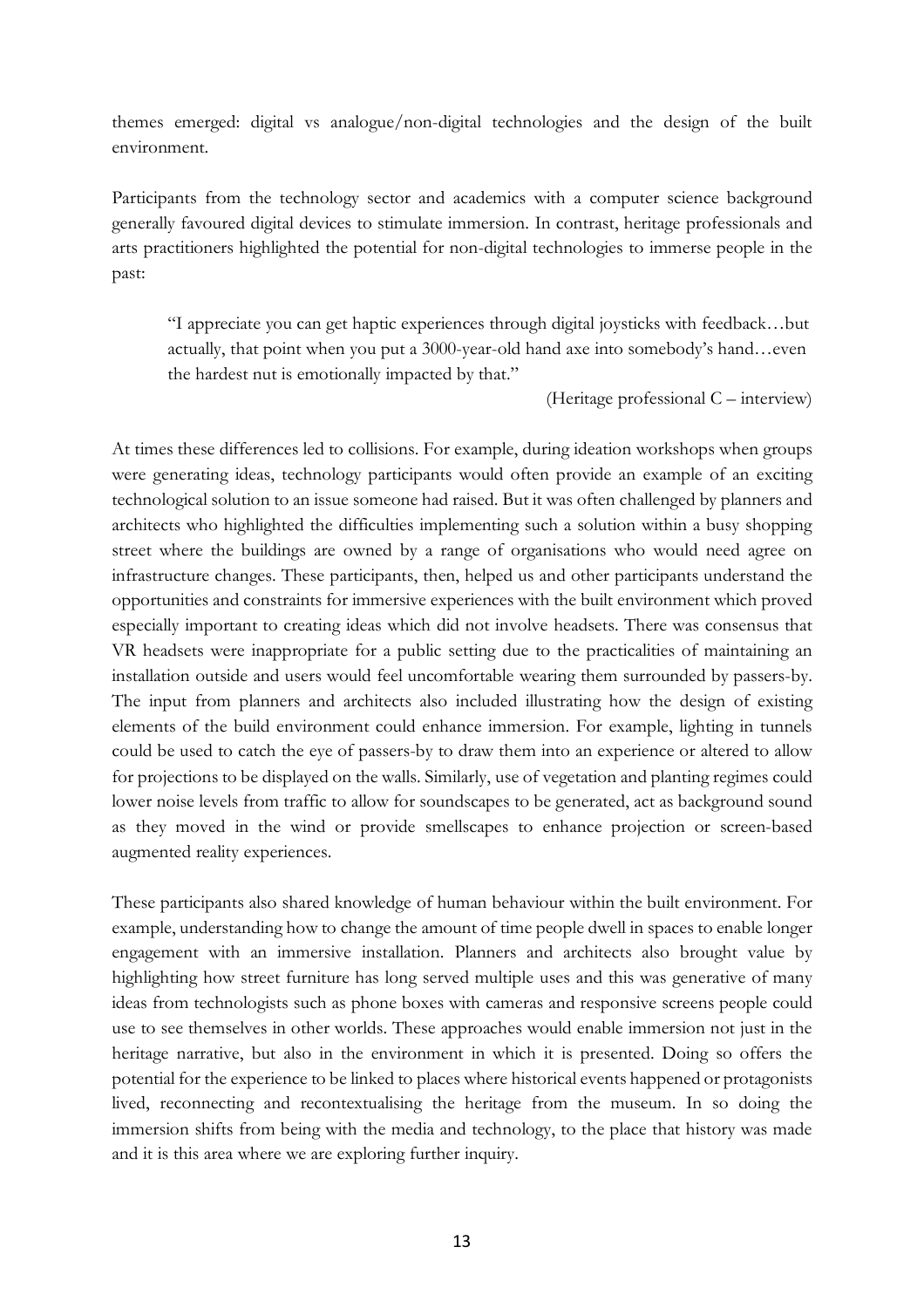#### **6. Conclusions**

In the previous section we have highlighted how the knowledges and approaches of participants did collide, but as Brown and Knopp (2008) and we have explained, such collisions led to productive tensions which were generative of new learning. This recognition is crucial if immersive media and technologies are to be used in the generation of usable pasts. Moreover, it is critical that conversations move beyond operational issues because, although we have highlighted that practical issues can be generative of obstacles, philosophical differences need to be explored in partnership to enable productive relationships to form. It is not enough for people to remain within their disciplinary silos or they risk re-producing usable pasts which are passive and repeat the exclusionary practices of the past. It should be acknowledged, therefore, that, as Brown and Knopp (2008: 51) highlighted, colliding epistemologies cannot be "smoothly reconciled nor solved" and nor should that be the aim. The aim should be to appreciate the knowledge and experience that different groups of stakeholders can bring to a project. This was the approach adopted in the everyday operation of the project amongst the team of researchers from disparate subject areas (human geography, English literature, computer science and architecture). We learned much from each other, but there was much translation of discipline-specific language and approaches required to execute what we believe was a productive research project.

In exploring this empirical case study we have made three further contributions. First, in relation to usable pasts we have sought to highlight that multiple actors are involved in their generation and it is crucial to interrogate their ontological and epistemological orientations to understand the types and methods for producing different forms of usable past. Doing so is especially important as new ways of generating, distributing and exhibiting usable pasts are enabled with immersive media and technologies. As participants highlighted, there is huge potential for new kinds of heritage-led immersive experiences, but there are dangers narrow, partial and exclusionary pasts will be created unless practitioners from beyond heritage fields appreciate critical approaches to the past.

Second, in mobilising the ideas of colliding epistemologies and productive tensions through this case study we have highlighted how collisions are possible for individuals and single fields. Such internal epistemological collisions are born of dissonance between traditional practice and external challenges from visitor/customer demands and new in technological potentialities. Unmanaged, such internal collisions could be generative of cognitive and professional dissonances that do not produce the kind of productive outputs explained above and elsewhere (Brown and Knopp 2008). In addition, we have highlighted how practical issues can be generative of ontological clashes: obstacles which limit what usable pasts might be, even before considering disciplinary epistemological differences. Thus, it is important to take into account wider contexts which shape the negotiation of different epistemologies. Indeed, it is possible when divergent epistemologies can be aligned, there might be normative factors influencing collisions.

Our final contribution relates to debates about immersive experiences. In the policy and commercial discourse surrounding the growth of immersive media and technologies, a great deal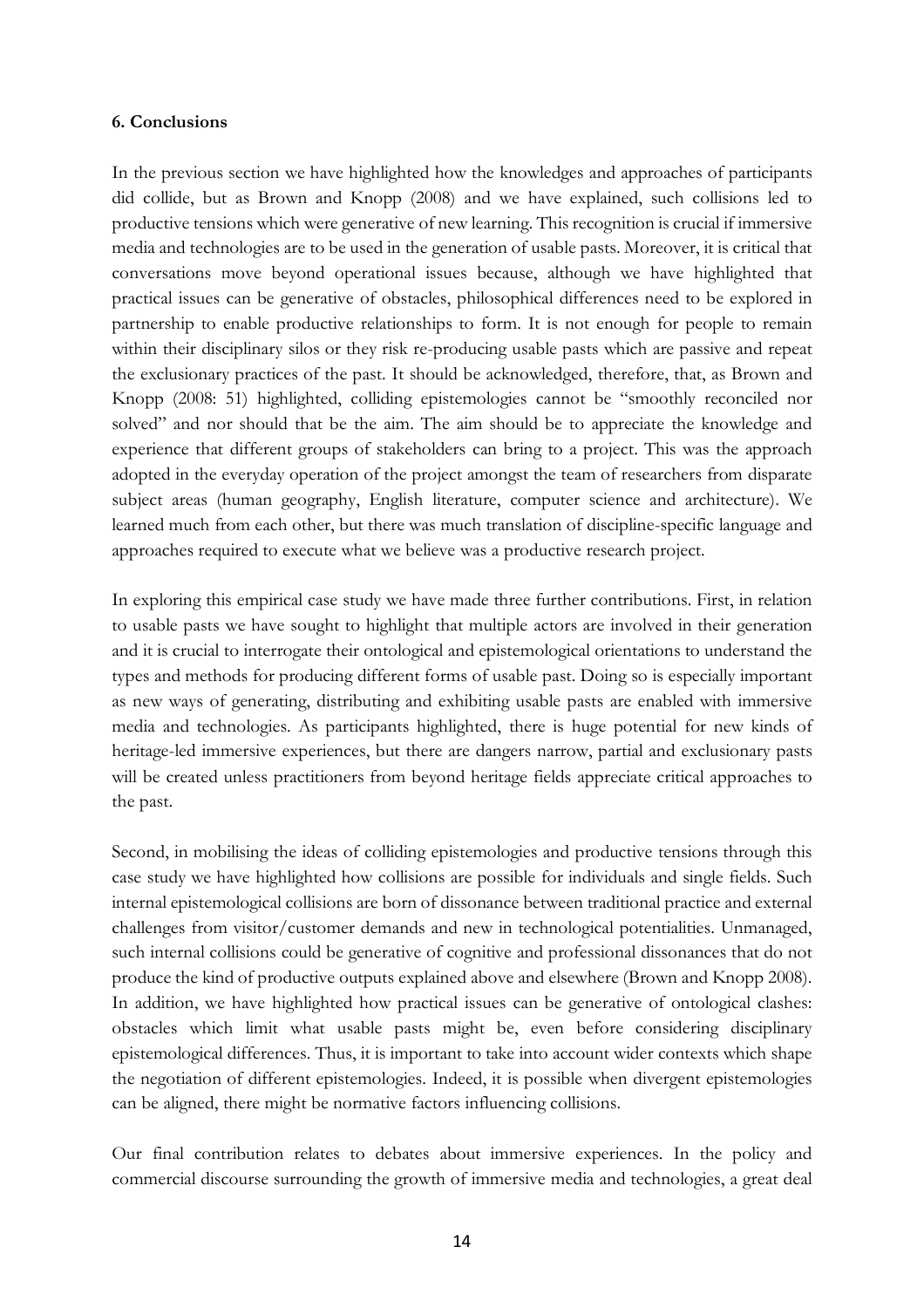of emphasis is placed on the digital. Development tools, content, distribution streams and devices are predominantly digital, but the insights from heritage professionals, planners and architects about the importance of non-digital technologies helps us consider immersive experiences beyond the digital. This shift is important because when designing immersive experience in urban environments, there are greater constraints on the kinds of technologies which will work to produce effective engagement. Moreover, considering non-digital technologies and artefacts from the start of the design process acknowledges the need to include stakeholders with a range of expertise. Doing so allows for the stimulation of productive tensions and therefore helps produce more inclusive, sustainable and engaging heritage-led immersive experiences.

# **Acknowledgements**

We would like to acknowledge the support of our funders the AHRC and EPSRC (project number AH/R010137/1). Our partners Tyne and Wear Archives and Museums and FaulknerBrowns Architects provided incredible insight and support from the inception of the project, through to its development and execution. Thanks to Paul Griffin for literature suggestions. Finally, we'd like to thank the participants who gave up their time to take part in interviews and workshops. Without their innovative and enthusiastic engagement the research would not have been possible.

- AHRC. 2019. "Highlight Notice: Follow-on Funding in Research and Partnership Development for the Next Generation of Immersive Experiences." Accessed 1 June, 2019. https://ahrc.ukri.org/funding/apply-for-funding/archived-opportunities/follow-onfunding-in-research-and-partnership-development-for-the-next-generation-ofimmersive-experiences/.
- Amoore, Louise, and Alexandra Hall. 2009. "Taking People Apart: Digitised Dissection and the Body at the Border." *Environment and Planning D: Society and Space* 27 (3):444-64. doi: 10.1068/d1208.
- Ashton, P. 2010. *History at the Crossroads: Australians and the Past*: Halstead Press.
- Ashton, P., and H. Kean. 2009. *People and their Pasts: Public History Today*: Palgrave Macmillan UK.
- Ashworth, G.J., B.J. Graham, and J.E. Tunbridge. 2007. *Pluralising pasts: heritage, identity and place in multicultural societies*: Pluto Press.
- Becker, Carl L. 1935. "Everyman his own historian: Essays on history and politics. New York: Appleton-Century-Crofts." In.: Inc.
- Bell, Erin, and Ann Gray. 2007. "History on television: Charisma, narrative and knowledge." *European Journal of Cultural Studies* 10 (1):113-33. doi: 10.1177/1367549407072973.
- Benjamin, W. 1935. *The Work of Art in the Age of Mechanical Reproduction*: Penguin Books Limited.
- Bickford, Anne. 1981. "The Patina of Nostalgia." *Australian Archaeology* (13):1-7.
- Brooks, V.W., and C. Sprague. 1993. *Van Wyck Brooks, the early years: a selection from his works, 1908-1925*: Northeastern University Press.
- Brown, Michael, and Larry Knopp. 2008. "Queering the Map: The Productive Tensions of Colliding Epistemologies." *Annals of the Association of American Geographers* 98 (1):40-58. doi: 10.1080/00045600701734042.
- Bucher, T. 2018. *If…then - algorithmic power and politics*. Oxford: Oxford University Press.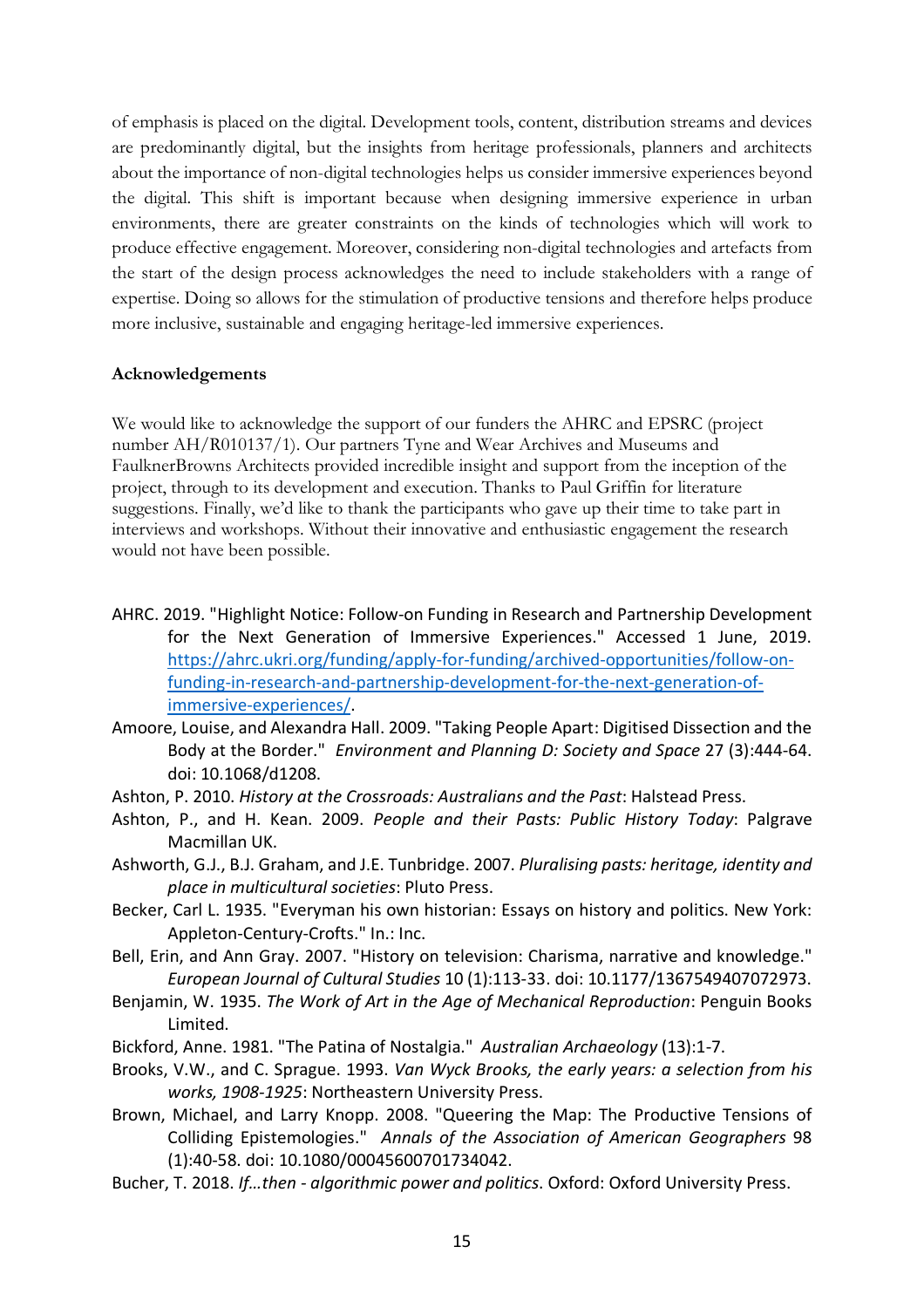Burke, P. 2015. *The French Historical Revolution: The Annales School 1929 - 2014*: Wiley.

- Carrozzino, Marcello, and Massimo Bergamasco. 2010. "Beyond virtual museums: Experiencing immersive virtual reality in real museums." *Journal of Cultural Heritage* 11 (4):452-8. doi: https://doi.org/10.1016/j.culher.2010.04.001.
- Clark, Gordon L. 1998. "Stylized Facts and Close Dialogue: Methodology in Economic Geography." *Annals of the Association of American Geographers* 88 (1):73-87. doi: 10.1111/1467-8306.00085.
- Conrad, M., K. Ercikan, G. Friesen, J. Létourneau, D. Muise, D. Northrup, and P. Seixas. 2013. *Canadians and Their Pasts*: University of Toronto Press.
- Cummings, James J., and Jeremy N. Bailenson. 2016. "How Immersive Is Enough? A Meta-Analysis of the Effect of Immersive Technology on User Presence." *Media Psychology* 19 (2):272-309. doi: 10.1080/15213269.2015.1015740.
- Davin, Anna. 1978. "Imperialism and Motherhood." *History Workshop* (5):9-65.
- ———. 1997. "Historical Masculinities: Regulation, Fantasy and Empire." *Gender & History* 9 (1):135-8. doi: 10.1111/1468-0424.00048.
- de Groot, J. 2016. *Consuming History: Historians and Heritage in Contemporary Popular Culture*: Taylor & Francis.
- Dreyfuss, E. 2019. "Brazil's Museum Fire Proves Cultural Memory Needs a Digital Backup." Accessed 1 June, 2019. https://www.wired.com/story/brazil-museum-fire-digitalarchives/.
- Evans, S.M. 1983. "Toward a usable past Feminism as history and politics." *Minnesota History Magazine* 48 (6):230-5.
- Fowler, C., H. Whitehead, and N. Everett. 2019. "Colonial Countryside." Accessed 30 June, 2019. https://www2.le.ac.uk/departments/english/creativewriting/centre/colonialcountryside-project.
- Gardner, James B. 2004. "Contested Terrain: History, Museums, and the Public." *The Public Historian* 26 (4):11-21. doi: 10.1525/tph.2004.26.4.11.
- Gopal, Priyamvada. 2004. "Reading subaltern history." In *The Cambridge Companion to Postcolonial Literary Studies*, edited by Neil Lazarus, 139-61. Cambridge: Cambridge University Press.
- Griffin, Paul. 2018. "Making usable pasts: Collaboration, labour and activism in the archive." *Area* 50 (4):501-8. doi: 10.1111/area.12384.
- Harvey, David C. 2001. "Heritage Pasts and Heritage Presents: temporality, meaning and the scope of heritage studies." *International Journal of Heritage Studies* 7 (4):319-38. doi: 10.1080/13581650120105534.

Hewison, Robert. 1987. *The Heritage Industry Britain in a Climate of Decline*.

- Iles, A, and T Roberts. 2012. *All knees and elbows of susceptibility and refusal: Reading history from below.* Glasgow: Transmission Gallery.
- Jenkins, K. 2003. *Rethinking History*: Taylor & Francis.
- Jordanova, Ludmilla. 2011. "What's in a Name? Historians and Theory\*." *The English Historical Review* CXXVI (523):1456-77. doi: 10.1093/ehr/cer315.

Kaufmann, M. 2017. *Black Tudors: The Untold Story*: Oneworld Publications.

- Kitchin, Rob, and Martin Dodge. 2007. "Rethinking maps." *Progress in Human Geography* 31 (3):331-44. doi: 10.1177/0309132507077082.
- Larsen, Mads. 2018. "Virtual sidekick: Second-person POV in narrative VR." *Journal of Screenwriting* 9 (1):73-83. doi: 10.1386/josc.9.1.73\_1.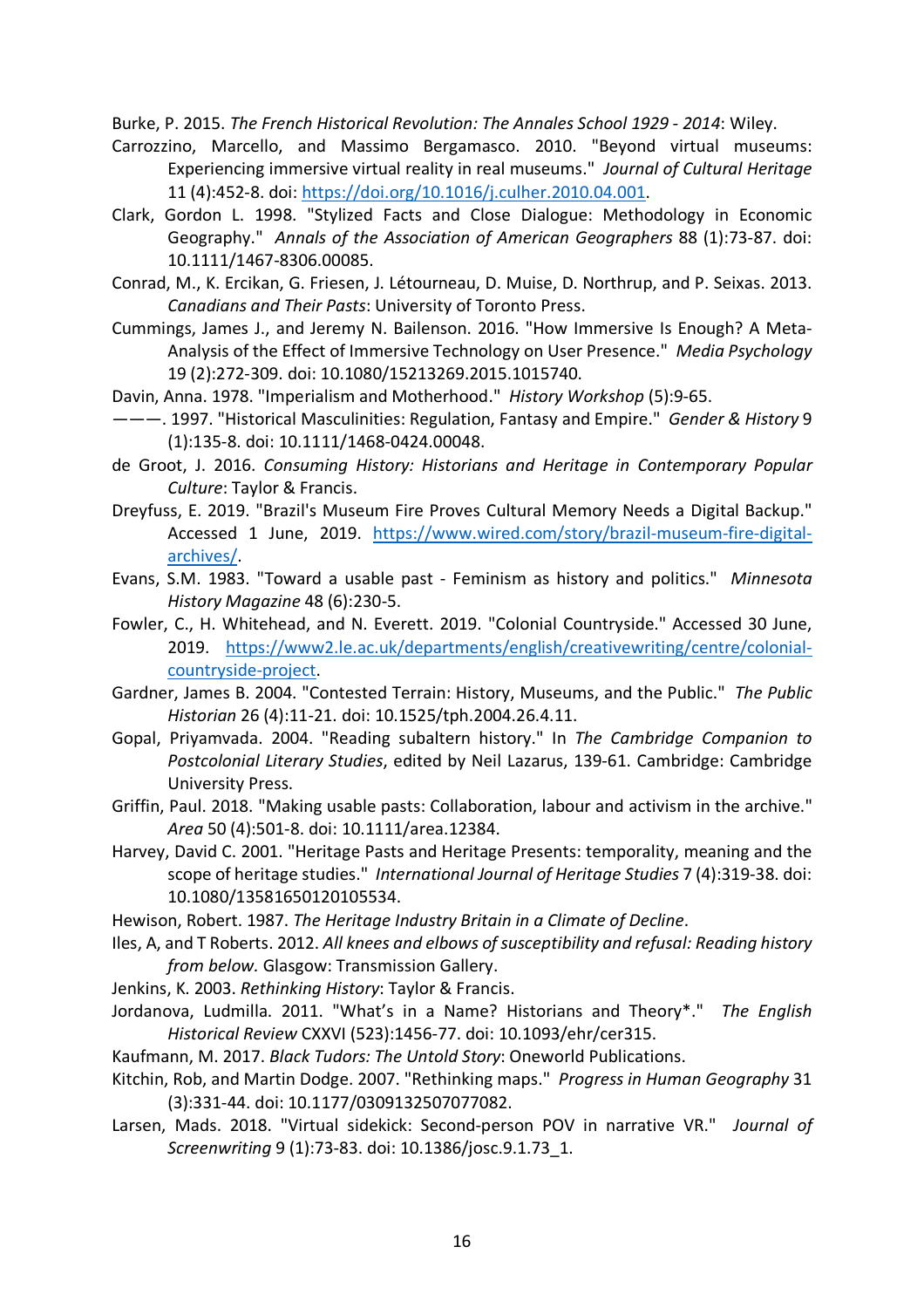- Leszczynski, Agnieszka. 2016. "Speculative futures: Cities, data, and governance beyond smart urbanism." *Environment and Planning A: Economy and Space* 48 (9):1691-708. doi: 10.1177/0308518X16651445.
- Lowenthal, D. 1998. *The Heritage Crusade and the Spoils of History*: Cambridge University Press.
- Mattern, S. 2013. "Methodolatry and the art of measure: the new wave of urban data science." *Places* (November):Online.
- Merriman, N. 1991. *Beyond the Glass Case: The Past, the Heritage and the Public*: Taylor & Francis.
- Milgram, P, and F Kishino. 1994. "A Taxonomy of Mixed Reality Visual Displays." *IEICE TRANSACTIONS* E77-D (12):1321-9.
- Morozov, E. 2013. *To Save Everything, Click Here: The Folly of Technological Solutionism*: PublicAffairs.
- Moscardo, Gianna. 1996. "Mindful visitors: Heritage and tourism." *Annals of Tourism Research* 23 (2):376-97. doi: https://doi.org/10.1016/0160-7383(95)00068-2.
- Obermeyer, Ziad, Brian Powers, Christine Vogeli, and Sendhil Mullainathan. 2019. "Dissecting racial bias in an algorithm used to manage the health of populations." *Science* 366 (6464):447. doi: 10.1126/science.aax2342.
- Palmer, C, and J Lester. 2013. "Maps, Mapping and Materiality: Navigating London." In *Mediating the Tourist Experience - From Brochures to Virtual Encounters*, edited by C. Scarles, 237-54. London: Routledge.

Pickles, J. 2012. *A History of Spaces: Cartographic Reason, Mapping and the Geo-Coded World*: Taylor & Francis.

- Rosenzweig, R., and D. Thelen. 1998. *The Presence of the Past: Popular Uses of History in American Life*: Columbia University Press.
- Rossetto, Tania. 2012. "Embodying the Map: Tourism Practices in Berlin." *Tourist Studies* 12 (1):28-51. doi: 10.1177/1468797612444192.
- Samuel, R. 1996. *Theatres of Memory: Past and present in contemporary culture*: Verso.
- ———. 2016. *People's History and Socialist Theory (Routledge Revivals)*: Taylor & Francis.
- Schuurman, Nadine, and Geraldine Pratt. 2002. "Care of the Subject: Feminism and Critiques of GIS." *Gender, Place & Culture* 9 (3):291-9. doi: 10.1080/0966369022000003905.
- Smith, L. 2006. *Uses of Heritage*: Taylor & Francis.
- Sobchack, V.C. 1996. *The Persistence of History: Cinema, Television, and the Modern Event*: Routledge.
- Starn, Randolph. 2002. "Authenticity and historic preservation: towards an authentic history." *History of the Human Sciences* 15 (1):1-16. doi: 10.1177/0952695102015001070.
- Suh, Ayoung, and Jane Prophet. 2018. "The state of immersive technology research: A literature analysis." *Computers in Human Behavior* 86:77-90. doi: https://doi.org/10.1016/j.chb.2018.04.019.
- Swords, Jon. 2018. "Interpenetration and intermediation of crowd-patronage platforms." *Information, Communication & Society*:1-16. doi: 10.1080/1369118X.2018.1521455.
- Swords, Jon, and Michael Jeffries. 2015. "Tracing postrepresentational visions of the city: representing the unrepresentable Skateworlds of Tyneside." *Environment and Planning A: Economy and Space* 47 (6):1313-31. doi: 10.1177/0308518X15594906.
- Waterton, Emma. 2005. "Whose Sense of Place? Reconciling Archaeological Perspectives with Community Values: Cultural Landscapes in England." *International Journal of Heritage Studies* 11 (4):309-25. doi: 10.1080/13527250500235591.